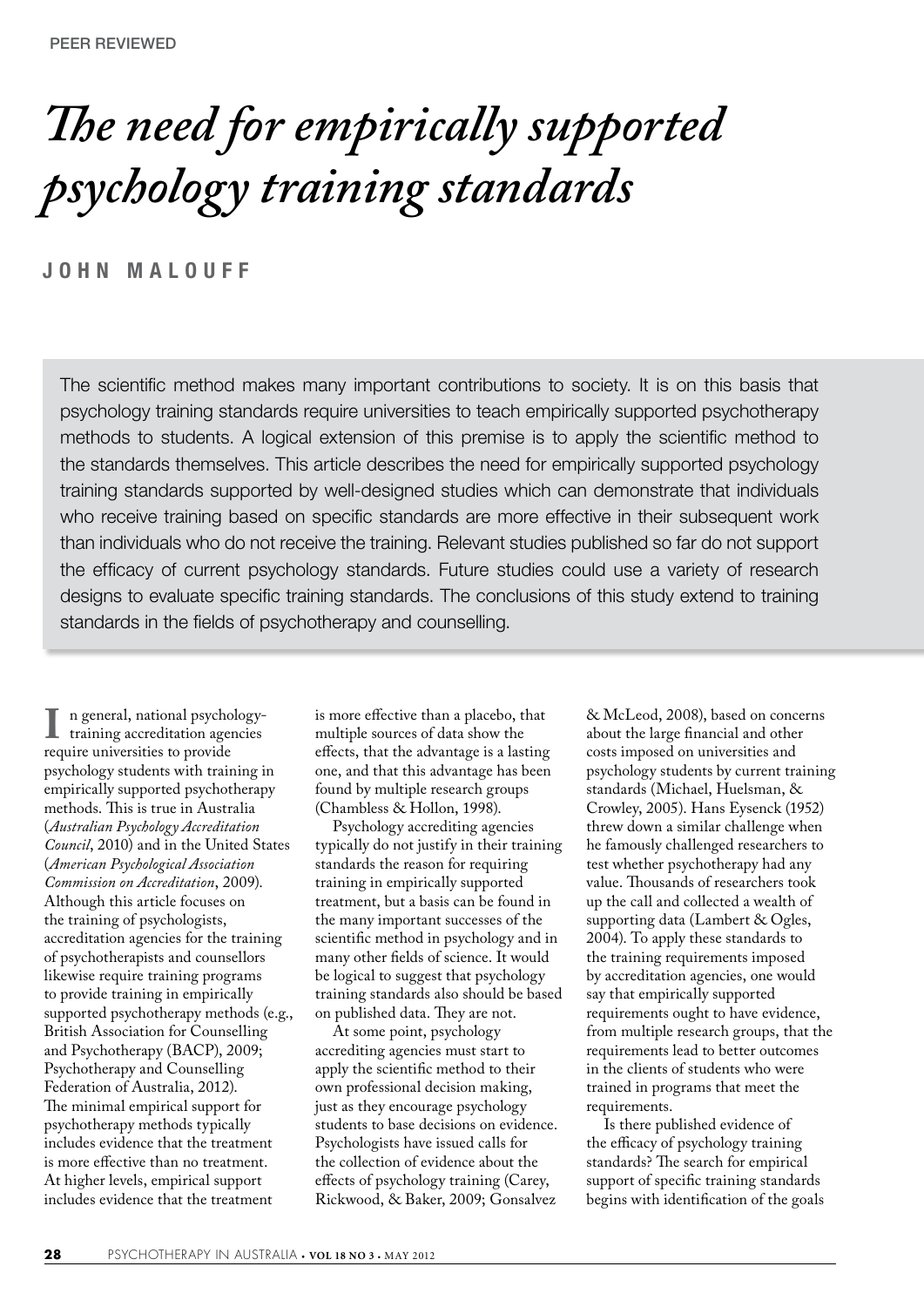of the standards. Is it enough for students to demonstrate competence in specified skills or should the standards lead to better outcomes for future clients of the students? The ultimate goal of standards is to benefit clients, so it would be appropriate to measure client benefit (O'Donovan & Dawe, 2002). This review focuses on effects of training standards on psychotherapy outcomes. Other possible benefits of the standards relating to assessment per se and ethics are beyond the scope of this paper.

## Research findings

#### *Professional training in general*

With regard to client psychotherapy outcome, there is relevant evidence about the value of formal training standards. Meta-analyses of studies of treatments delivered to clients assigned to either licensed psychologists or paraprofessionals show either that the paraprofessionals had significantly better outcomes or that the two groups were equal in outcomes (Berman & Norton, 1985; Durlak, 1979; Hattie, Sharpley, & Rogers, 1984; Weisz, Weiss, Han, Granger, & Morton, 1995).

A meta-analysis by Stein & Lambert (1995) using a subsample of the studies used in prior meta-analyses found evidence of better outcomes for professional psychotherapists. The authors stated that only one included study was designed adequately to control for confounding influences. However, that one study, by Strupp and Hadley (1979), did not have random assignment of clients to therapists. The Strupp and Hadley study found the same therapy outcomes for paraprofessionals (university professors) and professional psychotherapists.

A more recent study also showed equivalent therapy outcomes for paraprofessionals (self-help group members) and professionals (Bright, Baker, & Neimeyer, 1999). Studies such as the pre-post study of Bein et al. (2000) of mental health professionals receiving traditional psychotherapy training, including teaching and supervised experience, have shown no lasting benefit with regard to effectiveness with clients, leading

Fauth, Gates, Vinca, Boles, & Hayes (2007) to conclude that changes in training are needed.

Finally, two recent studies produced varying results. A study of psychotherapy-session outcomes of student therapists in a clinical doctorate program showed no association with number of years

effect explains the results, it could be that the training led to more effective treatment. It is unknown whether the improvement in outcomes continued after the end of training. Overall, research findings provide little support for the idea that typical professional training of psychologists leads to better outcomes for their psychotherapy

*Overall, research findings provide little support for the idea that typical professional training of psychologists leads to better outcomes for their psychotherapy clients.*

of training completed (Boswell, Casonguay, & Wasserman, 2010). However, a study of CBT training of community psychologists over a year showed that their depressed clients that year improved more during the training year than their clients the year before (Simons et al., 2010). While it is possible that a Hawthorne clients.

A somewhat related body of research has examined whether differences among psychotherapists lead to differences in client improvement. The usual estimate from multilevel modeling is that therapist differences explain a modest amount of variance (8% or so) in client outcomes (see e.g.,



Illustration: © Savina Hopkins, 2012. www.savinahopkins.com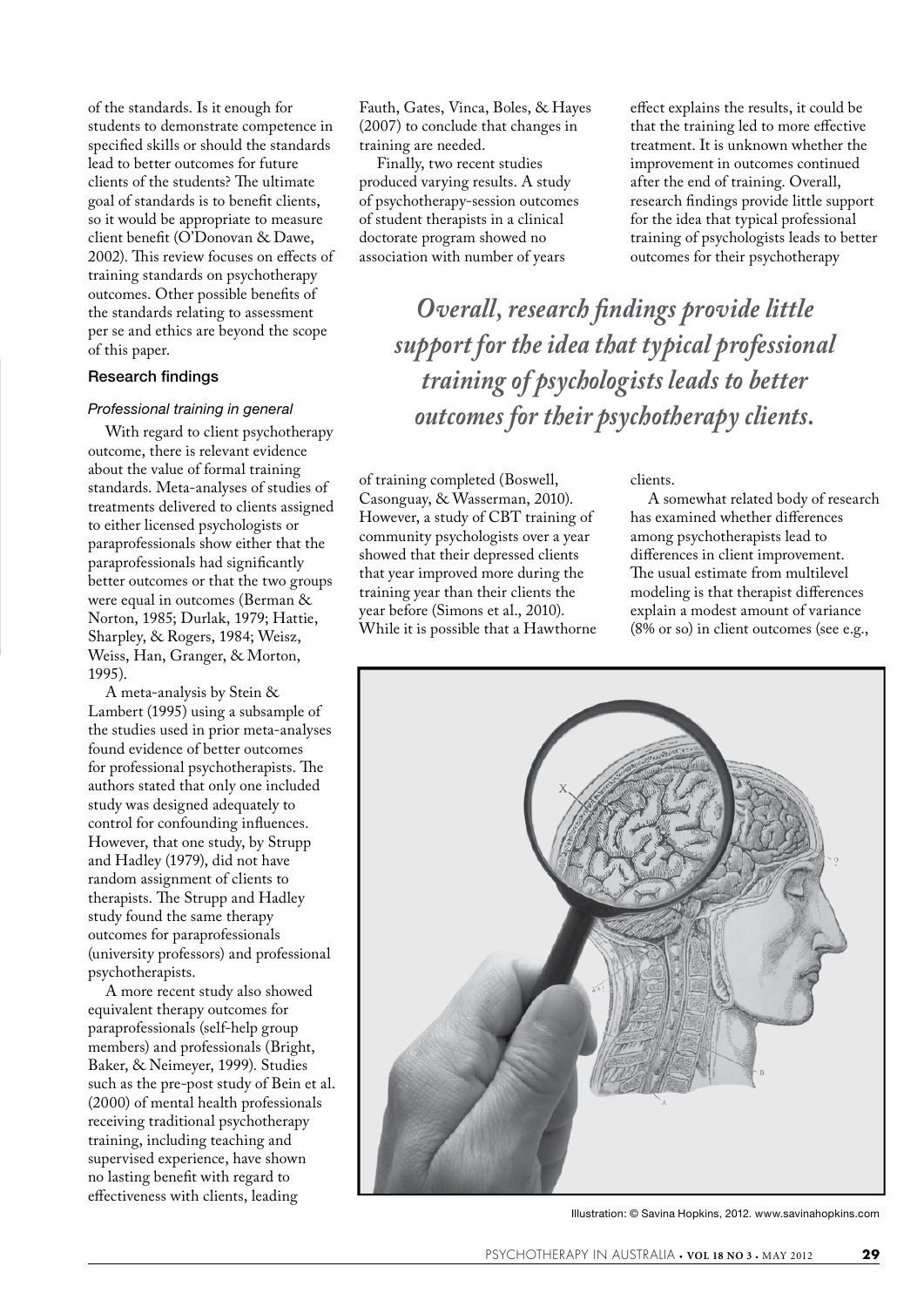Lutz, Leon, Martinovich, Lyons, & Stiles, 2007). Those findings suggest that factors that affect therapists, possibly including training standards, could have at best a modest effect on client outcomes.

The next matter to address is to what extent specific training standards have evidence of efficacy for client psychotherapy outcomes. Is it necessary to show that fifty hours of supervision is better than thirty hours? Probably not. It would be beneficial, however, to show that costly, time-consuming aspects of the training standards lead to better client outcomes. These aspects include clinical experience, supervision, coursework, and research completion.

#### *Experience*

If one views psychotherapy as a skill, psychotherapy experience seems likely to be beneficial for improving client outcomes. However, amount of professional experience usually does not correlate significantly with client therapy outcomes, according to a careful review (Christensen & Jacobson, 1994) and subsequent studies (Franklin, Abramowitz, Furr, Kalsy, & Riggs, 2003; Kolko, Brent, Baugher, Bridge, & Birmaher, 2000; Michael, Huelsman, & Crowley, 2005; Vocisano, Klein, Arnow, Rivera, Blalock, & Rothbaum, 2004), although it is possible to find studies that show an association (Beutler et al., 2004), and one older meta-analysis found a small but significant correlation between the level of therapist experience and client outcomes (r = .11; Stein & Lambert, 1984). The meta-analyses which show that paraprofessionals, who had virtually no psychotherapy experience, had outcomes at least as good as those of professional psychologists (Berman & Norton, 1985; Durlak, 1979; Hattie et al., 1984; Weisz et al., 1987, 1995) suggest the possibility that professional experience has no effect.

## *Supervision*

Psychologists tend to view supervision aspects of their training as helpful (Orlinsky, Botermans, & Ronnestad, 2001). However, the outcome evidence regarding the value of clinical supervision is limited. Holloway and Neufeldt (1995) concluded that there are virtually

no research findings to show that student supervision leads to better client outcomes. Milne and James (2000) concluded that their review of studies showed that clients benefitted from '*cognitive-behavioral'* therapist supervision, but the studies they cited did not support that conclusion. For instance, Parsons and Reid (1995), cited as showing that supervision benefitted clients, did not evaluate clients. One recent study (Bambling, King, Raue, Schweitzer, & Lambert, 2006) found that supervision directed at developing a working alliance

of quality psychotherapy. However, there is no evidence that any of this coursework leads to better outcomes for future clients of the students.

#### *Research completion*

Research completion has not been examined with regard to whether it contributes to more effective treatment by students, perhaps because no one thinks that it would. This requirement may be an anachronism left from bygone days when earning a degree beyond undergraduate was supposed to make a person a

*There appears to be no evidence to suggest that coursework and research completion, which make up a great deal of required psychology training, have any value to future psychotherapy clients of the students.*

with the client led to better outcomes with depression clients during the supervision, but there was no examination of whether the effects lasted beyond the time of supervision. This promising finding has not been followed by anything similar. To warrant the requirement of supervised experience, one would want evidence from multiple research groups that compare students in training receiving typical levels of supervision versus less supervision, with regard to their client outcomes after completion of training.

## *Coursework*

The requirement of specific training coursework seemingly would contribute to psychotherapy client outcomes. However, much of the required coursework in psychology programs has nothing directly to do with treatment. Instead, it tends to focus on statistics, psychopharmacology, and other topics with, at most, slight connections to helping others overcome psychological problems. Parts of training typically relate to psychological testing. Whether that has value to clients is beyond the scope of this paper. Parts of coursework, such as those focusing on psychotherapy methods, seem to have direct relevance to the provision

scholar, or it may be an application of the scientist-practitioner model of training psychologists. One might argue that there is nothing wrong with training standards that serve purposes other than the well-being of future psychotherapy clients of the students. This is true as long as the overall training serves the well-being of those clients. Because there is so little evidence of that, it would be prudent for accrediting agencies to focus on standards that have empirical support for their benefit to consumers of psychological services.

# Relevant research methods and possible studies

The best evaluation of the value of training standards would involve assigning psychotherapists randomly to receive some required aspect of accredited training, or not, and then assessing their success with randomly assigned clients. These studies would be especially valuable if they use validated measures to collect outcome information from multiple sources, such as clients and observers (Chambless, 2001). Intention-to-treat analyses can help balance any differences between therapists in client drop-out rates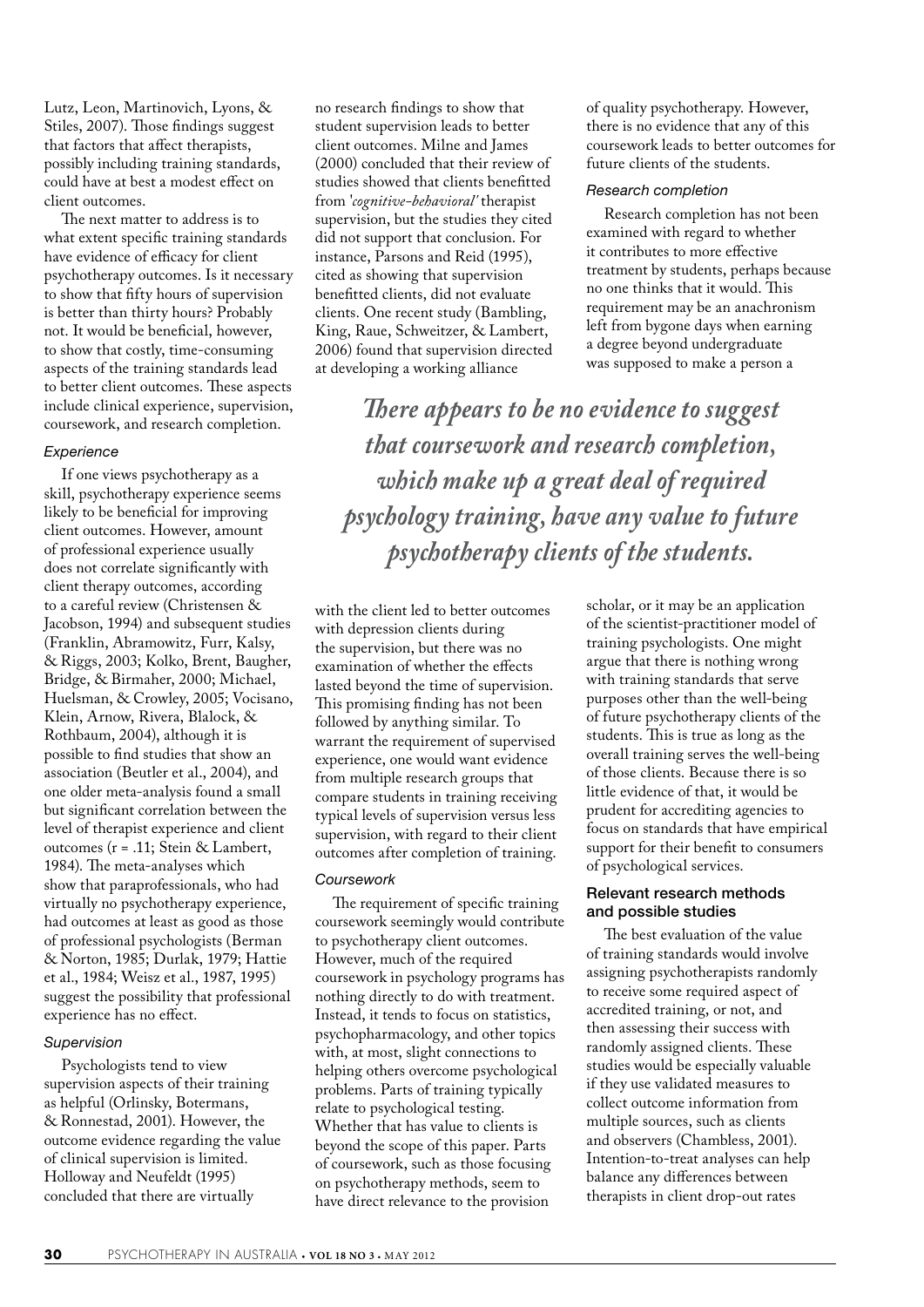(see Atkins & Christensen, 2001). These studies could assign students randomly to some aspect of required training or not, keep everything else the same for both groups, and then compare therapy client outcomes. For instance, researchers could assign students randomly to 10 training cases with supervision or 0 training cases with supervision and then compare outcomes in subsequent clients treated by the students. The study would not be easy to do. It might require multiple research centres or multiple years to have enough power to detect differences in client outcome. It would require either a large number of clients with similar problems, or a valid method to assess outcomes (e.g., client goal achievement) across different types of problems. Many outcome studies of types of psychotherapy have to overcome similar difficulties.

Weaker, but less complicated, quasianalytic and correlational methods could provide valuable supplemental evidence. In these studies, for instance:

- 1) therapists who have received some aspect of standard-required training, or not, could be assessed for their client outcomes;
- 2) therapists in training could be assessed for psychotherapy outcome early in the training and near the end;
- 3) therapists could be assessed for outcomes before and after some specific training;
- 4) the client success of therapists with different levels of some type of required training, such as experience treating clients, could be assessed for client outcomes; and,
- 5) students who are at different levels of completion of a training program, e.g., those who have completed 1/4 of the program versus those who have completed 3/4, could be assigned psychotherapy clients randomly, with everything else the same for both groups of students, followed by a comparison of treatment outcomes. Similar findings from different

research groups would be especially valuable (Chambless, 2001).

#### Conclusion

This review has focused on whether there is empirical support for psychology training standards in helping psychologists produce positive treatment outcomes for their psychotherapy clients. There appears to be no evidence to suggest that coursework and research completion, which make up a great deal of required psychology training, have any value to future psychotherapy clients of the students. There is evidence with regard to the effects of experience and supervision, but the weight of evidence at this point does not provide clear support of current training standards that relate to either experience or supervision. The relevant evidence in total does not show empirical support for the contribution of current psychology training standards to positive outcomes for psychotherapy clients (see Bickman, 1999; Mahrer, 1999). Whether the training standards contribute to some other important outcome for the public is beyond the scope of this paper.

For accrediting agencies to operate in the realm of the principles of evidence-based practice, they must produce evidence to support their standards. Psychotherapy is an important part of work as a psychologist, and this evidence needs to show that existing training standards contribute to psychotherapy outcomes. Although this article focuses on training standards set by psychology accredition agencies, the logic of the argument applies also to psychology training programs which operate under the standards, and to government agencies that register or license psychologists. Training programs that aim to be scientific in their orientation carry a responsibility to show that the training they provide has positive benefits for future clients of the students. The government agencies have their own duty to act in the public interest in light of available evidence.

The present argument also applies to psychotherapy and counselling accreditation and training programs. It is time to start developing strategies that will lead to an evidence-based approach to training. This process may be difficult, complex, and lengthy, but appropriate research methods are

available. This review presents several methods of data collection for the evaluation of training standards.

One might make the argument that present training standards are based on the best available evidence, but the standards appear to be based on supposition rather than on evidence. Acting on the basis of evidence, rather than educated guesses helps a society make progress.

#### **References**

American Psychological Association Commission on Accreditation (2009). Guidelines and principles for accreditation of programs in professional psychology. Retrieved from http://www.apa.org/ed/ accreditation/about/policies/guidingprinciples.pdf

Australian Psychology Accreditation Council (2010). *Rules of accreditation and accreditation standards for psychology courses.* Retrieved from http://www. apac.psychology.org.au/Assets/Files/ APAC\_Rules\_for%20\_Accreditation and\_Accreditation\_Standards\_for%20\_ Psychology\_Courses\_Ver\_10\_June\_2010. pdf.

Atkins, D. C., & Christensen, A. (2001). Is professional training worth the bother? A review of the impact of psychotherapy training on client outcome. *Australian Psychologist, 36,* 122–130.

Baker, K. D., & Neimeyer, R. A. (2003). Therapist training and client characteristics as predictors of treatment response to group therapy for depression. *Psychotherapy Research, 13,* 135–151.

Bambling, M., King, R., Raue, P., Schweitzer, & Lambert, M. (2006). Clinical supervision: Its influence on client-rated working alliance and client symptoms reduction in the brief treatment of major depression. *Psychotherapy Research, 16,*  317–331.

Bein, E., Anderson, T., Strupp, H., Henry, W., Schacht, T., Binder, J., & Butler, S. (2000). The effects of training in timelimited dynamic psychotherapy: Changes in therapeutic outcome. *Psychotherapy Research, 10*(2), 119–132.

Berman, J. S., & Norton, N. C. (1985). Does professional training make a therapist more effective? *Psychological Bulletin, 98,* 401–407.

Beutler, L. E., Malik, M., Alimohamed, S., Harwood, T. M., Talebi, H., Noble, S., & Wong, E. (2004). Therapist variables. In M. J. Lambert (Ed.), *Bergin and Garfields's handbook of psychotherapy and behavior change* (5th ed., pp. 227-306). New York: Wiley.

Bickman, L. (1999). Practice makes perfect and other myths about mental